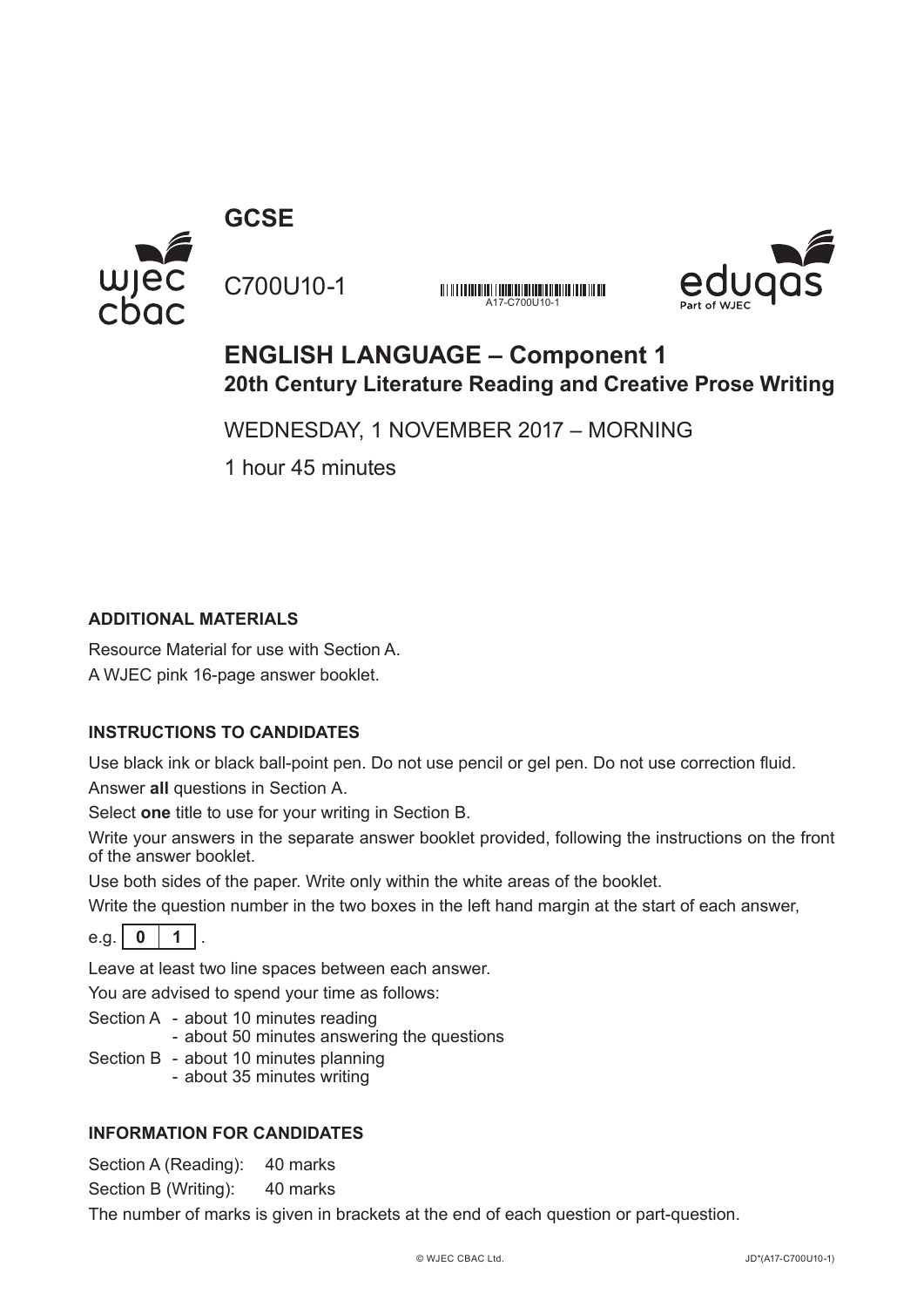#### **SECTION A: 40 marks**

*Read carefully the passage in the* **separate Resource Material** *for use with Section A. Then answer* **all** *the questions below.*

*The passage in the separate Resource Material is about the characters of Lucy Faulkner and her parents, Brian and Maureen Faulkner.*



### **Read lines 1-16.**

List **five** things you learn about Brian Faulkner in these lines. [5]



#### **Read lines 17-22.**

How does the writer show the relationship between Lucy and her father, Brian, in these<br>[5] lines? [5]

*You must refer to the language used in the text to support your answer, using relevant subject terminology where appropriate.*



### **Read lines 23-40.**

How does the writer show the differences between Lucy and Maureen in these lines? [10]

*You must refer to the language used in the text to support your answer, using relevant subject terminology where appropriate.*



# **Read lines 41-61.**

What impressions do you get of Brian and Maureen and their relationship in these lines?<br>How does the writer create these impressions? How does the writer create these impressions?

*You must refer to the language and structure used in the text to support your answer, using relevant subject terminology where appropriate.*

#### **0 5**

#### **Read lines 62 to the end of the passage.**

Evaluate the way the writer presents Lucy's mother, Maureen, in these lines and in the passage as a whole. **Example 20** is a set of the set of the set of the set of the set of the set of the set of the set of the set of the set of the set of the set of the set of the set of the set of the set of the set of t

You should write about:

- your thoughts and feelings about how Lucy's mother is presented
- how the writer creates these thoughts and feelings

*You must refer to the text to support your answer.*